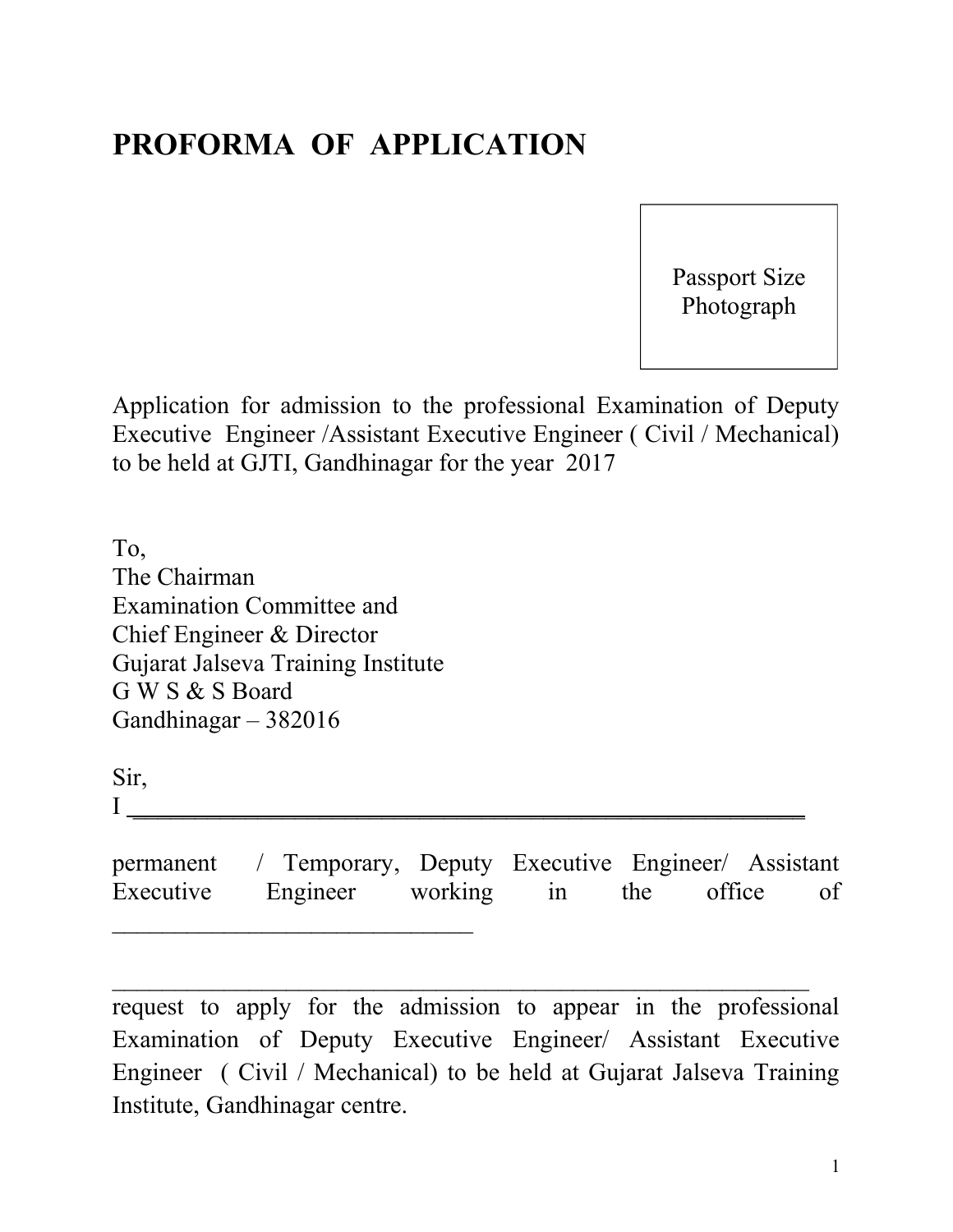The details required in accordance with rules which are given as under and are correct to the best of my knowledge.

| 1. Name in full                      |                |
|--------------------------------------|----------------|
| 2. Designation                       |                |
| 3. Mobile No.                        |                |
| E Mail Address                       |                |
| 4. Name of sub division/             |                |
| Division, Circle, Zone               |                |
| 5. Qualification                     |                |
| 6. Civil or Mechanical Wing          |                |
| 7. Date of Birth                     |                |
| 8. Experience                        | $\ddot{\cdot}$ |
| 9. Name and full postal              |                |
| Address of office                    |                |
| Where employed                       |                |
| 10. Date of first appointment        |                |
| Or promotion as AEE/DEE              |                |
| 11. Whether he/she has appeared in   |                |
| the professional Examination         |                |
| previously, if so                    |                |
| (a) Month $\&$ year of examination   |                |
| (b) Whether any exemption is earned? |                |
| If so, detail of marks, year of      |                |
| Examination & subject exempted.      |                |
| © whether he/she intends to avail of |                |
| Exemption earned? Indicate/state     |                |
| Say "Yes" or "No"                    |                |
| 12. Nos. of trials in case of        |                |
| $2nd$ & $3rd$ trial details          |                |
| Seat No.                             |                |
|                                      |                |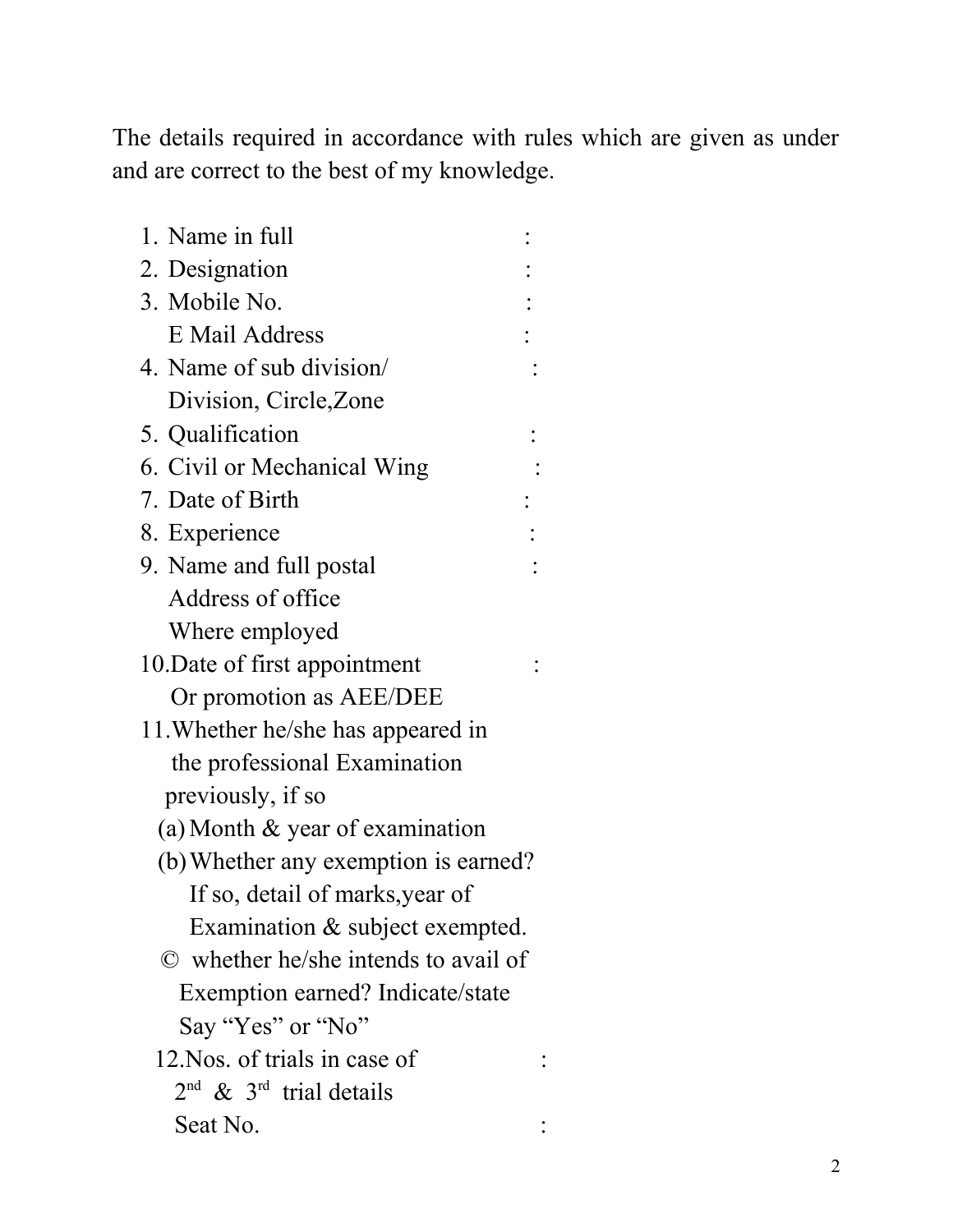year : Centre in where appeared last should be given. 13.Whether additional (special) : Chance has been granted (No. & date of order under which the

 additional (special) chance has been granted? And certified copy thereof.

14. No. & date of orders relaxing age : and/ or service limits from competent authority.

15. Remarks ,if any. :

 Signature of Candidate & Designation

## **SPECIAL REPORT**

Certified that the particulars shown overleaf are verified with service records and found correct. He is eligible to appear in the professional examination according to rules of professional examination.The special report as required under para 4 of the circular is given below.

Special report of Shri \_\_\_\_\_\_\_\_\_\_\_\_\_\_\_\_\_\_\_\_\_\_\_\_\_\_\_\_\_\_\_\_\_\_ Working in the office of \_\_\_\_\_\_\_\_\_\_\_\_\_\_\_\_\_\_\_\_\_\_\_\_\_\_\_\_\_\_\_ 1. Health & temperament : Considering his duties